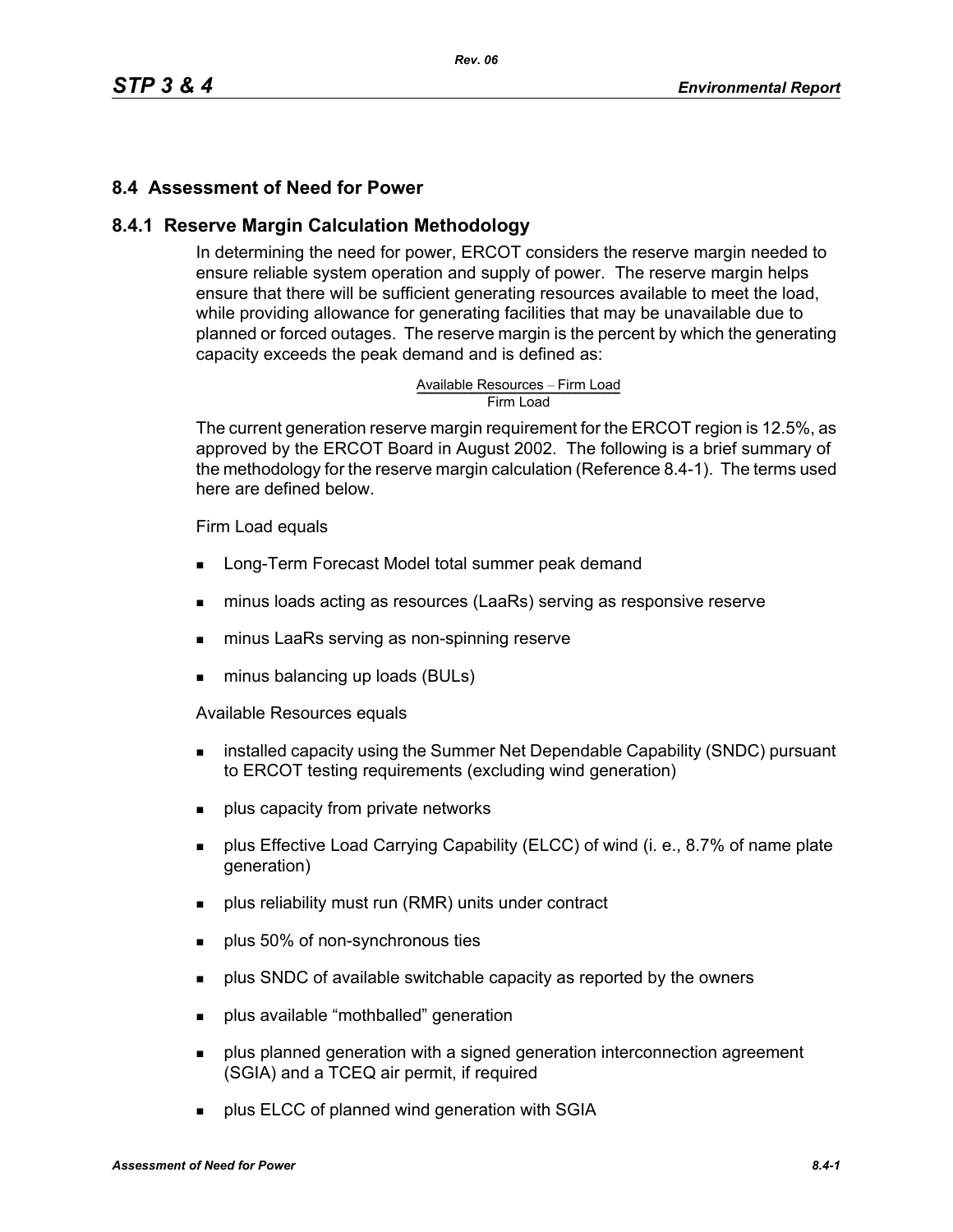**numinus retiring units** 

Loads acting as resources (LaaRs) are capable of reducing or increasing the need for electrical energy or providing ancillary services such as responsive reserve service or non-spinning reserve service. LaaRs must be registered and qualified by ERCOT, and will be scheduled by a qualified scheduling entity (Reference 8.4-2).

- Responsive reserve service is provided by operating reserves that ERCOT maintains to restore the frequency of the ERCOT system within the first few minutes of an event that causes a significant deviation from the standard frequency. These unloaded generation resources are online, capable of controllably reducing or increasing consumption under dispatch control and that immediately respond proportionally to frequency changes. The amount of capacity from unloaded generation resources or DC tie response is limited to the amount that can be deployed within 15 seconds.
- Non-spinning reserve service is provided by LaaRs that are capable of being interrupted within 30 minutes and that are capable of running or being interrupted at a specified output level for at least 1 hour.

Balancing up Loads (BULs) are also capable of reducing the need for electrical energy when providing balancing up load energy service, but are not considered resources as defined by the ERCOT Protocols (Reference 8.4-2). Refer to Subsection 8.4.2.

Summer Net Dependable Capability is the maximum sustainable capability of a generation resource as demonstrated by a performance test lasting 168 hours (Reference 8.4-3).

A private network is an electric network connected to the ERCOT transmission grid that contains loads that are not directly metered by ERCOT (i. e., loads that are typically netted with internal generation) (Reference 8.4-3).

Effective Load Carrying Capability – ERCOT selected Global Energy Decisions, Inc. (GED) to complete a new target reserve margin study. GED used their unit commitment and dispatch software (MarketSym) to analyze the impact of load volatility, wind generation, unit maintenance, and unit forced outages on expected unserved energy, loss of load probability, and loss of load events. GED ran the model with the base set of generating units and a generic thermal generator (550 MW) and determined the expected unserved energy. GED removed the generic thermal generator and added new wind generation until the same expected unserved energy was achieved. The amount of new wind generation will have the same effective loadcarrying capability as the 550 MW thermal generator. It was found that 6,300 MW of wind had the same load carrying capacity as 550 MW of thermal generation. Thus, the effective load carrying capacity (ELCC) of wind is 8.7% (Reference 8.4-4).

Reliability must run service is provided under agreements for capacity and energy from resources which otherwise would not operate and which are necessary to provide voltage support, stability or management of localized transmission constraints under first contingency criteria (Reference 8.4-2)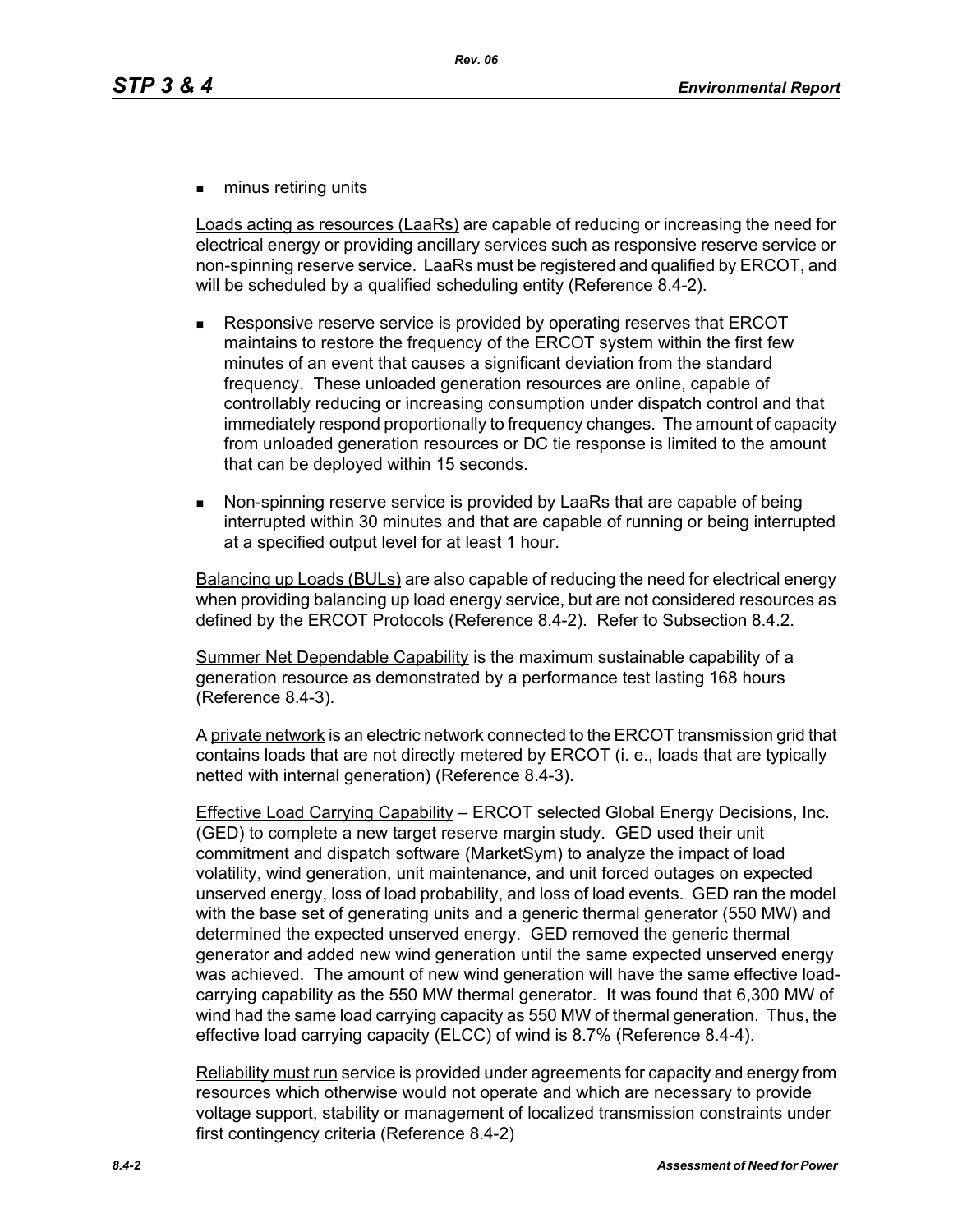*Rev. 06*

Switchable capacity is defined as a generating unit that can operate in either the ERCOT market or the Southwest Power Pool (SPP) market, but not simultaneously. These switchable generating units are situated in close proximity to the transmission facilities of both ERCOT and SPP, which allows them to switch from one market to the other when it is economically appropriate.

Mothballed capacity includes generation resources for which generation entities have submitted a Notification of Suspension of Operations and for which ERCOT has declined to execute an RMR agreement. Available mothballed generation is the probability that a mothballed unit will return to service provided by the owner multiplied by the capacity of the unit. Return probabilities are considered protected information under the ERCOT Protocols (Reference 8.4-3).

Planned generation capacity is based on the interconnection study phase. A generation developer must go through a set procedure to connect new generation to the ERCOT grid. The first step is a high-level screening study to determine the effects on the transmission system of adding the new generation. The second step is the full interconnection study, which is a detailed study done by transmission owners to determine the effects of the new generation (Reference 8.4-3). The owners of STP 3 & 4 have requested the screening study and it has been completed by ERCOT. The full interconnection study will not be requested for several years.

There is uncertainty associated with a number of the inputs to the ERCOT reserve margin calculation. The methodology considers these uncertainties to the extent possible in a formulaic approach while attempting to produce an equation to calculate an ERCOT reserve margin forecast that produces a reasonable estimate of such reserve margins and while not being overly cumbersome or complex. It is not possible to create an equation that can capture all of the impacts of market prices on capacity reserves. However, ERCOT believes that the approved methodology represents an accurate calculation of reserve margin (Reference 8.4-1).

The reserve margins reported in the 2007 CDR (Reference 8.4-3) and summarized in Table 8.4-1 were calculated using the methodology described above. As shown in that table and Figure 8.4-1, through 2008, ERCOT's reserve margin remains above the 12.5% requirement set by the ERCOT Board of Directors. However, ERCOT predicts that by 2009, the reserve margin will fall below 12.5%.

ERCOT cannot order new capacity to be installed to keep the reserve margin from falling below the required 12.5%, but publication of the various ERCOT reports and continuous collaboration between ERCOT and the market participants ensure that they are aware of the demand and capacity situation. Figure 8.4-1 was compiled from the reserve margin forecasts from 1999 – 2007 and compares specifically the forecasts from the 2005, 2006, and 2007 CDRs. If the PGCs do not voluntarily react to market economic forces and add generation capacity, the reserve margin could fall below the required minimum in the very near future.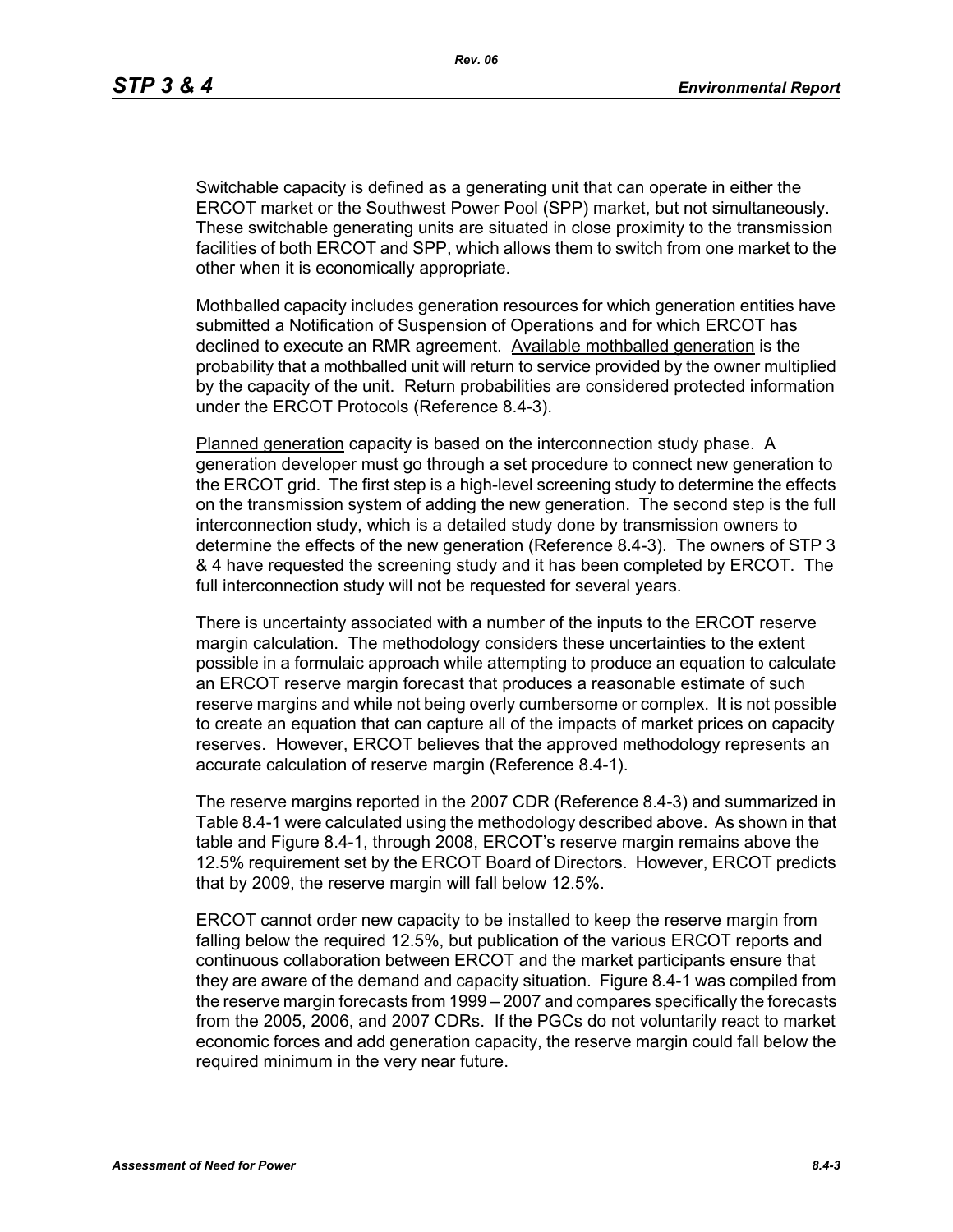## **8.4.2 ERCOT Demand Side Working Group**

The ERCOT Demand Side Working Group (DSWG) was created in 2001 as a task force by a directive of the Public Utility Commission of Texas (PUCT) and was converted to a permanent working group in 2002. A broad range of commercial and industrial consumers, load serving entities and retail electric providers (REPs), transmission/distribution service providers, and power generation companies participate in the DSWG meetings and initiatives. Their mission is to identify and promote opportunities for demand-side resources to participate in ERCOT markets and to recommend adoption of protocols and protocol revisions that foster optimum load participation in all markets. The current ERCOT market rules allow demand-side participation under three general classes of services: voluntary load response, qualified balancing up load, and load acting as a resource. (Reference 8.4-5)

Voluntary load response refers to a customer's independent decision to reduce consumption from its scheduled or anticipated level in response to a price signal. This applies to situations in which the customer has not formally offered this response to the market. The practice has also been known as "passive load response" and sometimes as "self-directed load response." Voluntary loads gain financially from the ERCOT markets by reducing consumption when prices are high, but a load's ability to receive extra financial compensation depends entirely on its contractual relationship with its REP and qualified scheduling entity (QSE). Any advanced metering, communication, or curtailment infrastructure required for load participation is a contractual matter between the load and its REP, and does not involve ERCOT. The QSE and REP are reimbursed by ERCOT only for the energy imbalance and do not receive capacity payments. Because the load is not recognized by ERCOT as a resource, it is not subject to being curtailed involuntarily during emergency situations.

Balancing up loads (BULs) refer to loads that contract with a QSE to formally submit offers to ERCOT to provide balancing energy by reducing their energy use. BULs are paid only if they actually deploy (reduce energy use) in response to selection by ERCOT, but if deployed, they receive two separate forms of compensation. They receive a payment for actual load reduction based on prevailing Market Clearing Price for Energy. They also receive a capacity payment based on the Market Clearing Price for Capacity in the non-spinning reserves market. This is an additional reward for the BULs submitting bids into the balancing energy market even though they are not actually providing non-spinning reserves. Payments are made to a BUL's QSE, who may pass the value on to its REP, who may in turn pass the value along to the BUL. Many variations in products offered by REPs are available and the load customer has choices on how it may receive value for its interruptible load.

Customers with interruptible loads that can meet certain performance requirements may be qualified to provide operating reserves under the Load Acting as a Resource (LaaR) program. In eligible ancillary services (AS) markets, the value of the LaaR load reduction is equal to that of an increase in generation by a generating plant. In addition, any provider of operating reserves selected through an ERCOT AS market is eligible for a capacity payment, regardless of whether the demand-side resource is actually curtailed. To participate in the ERCOT market as a LaaR, a customer must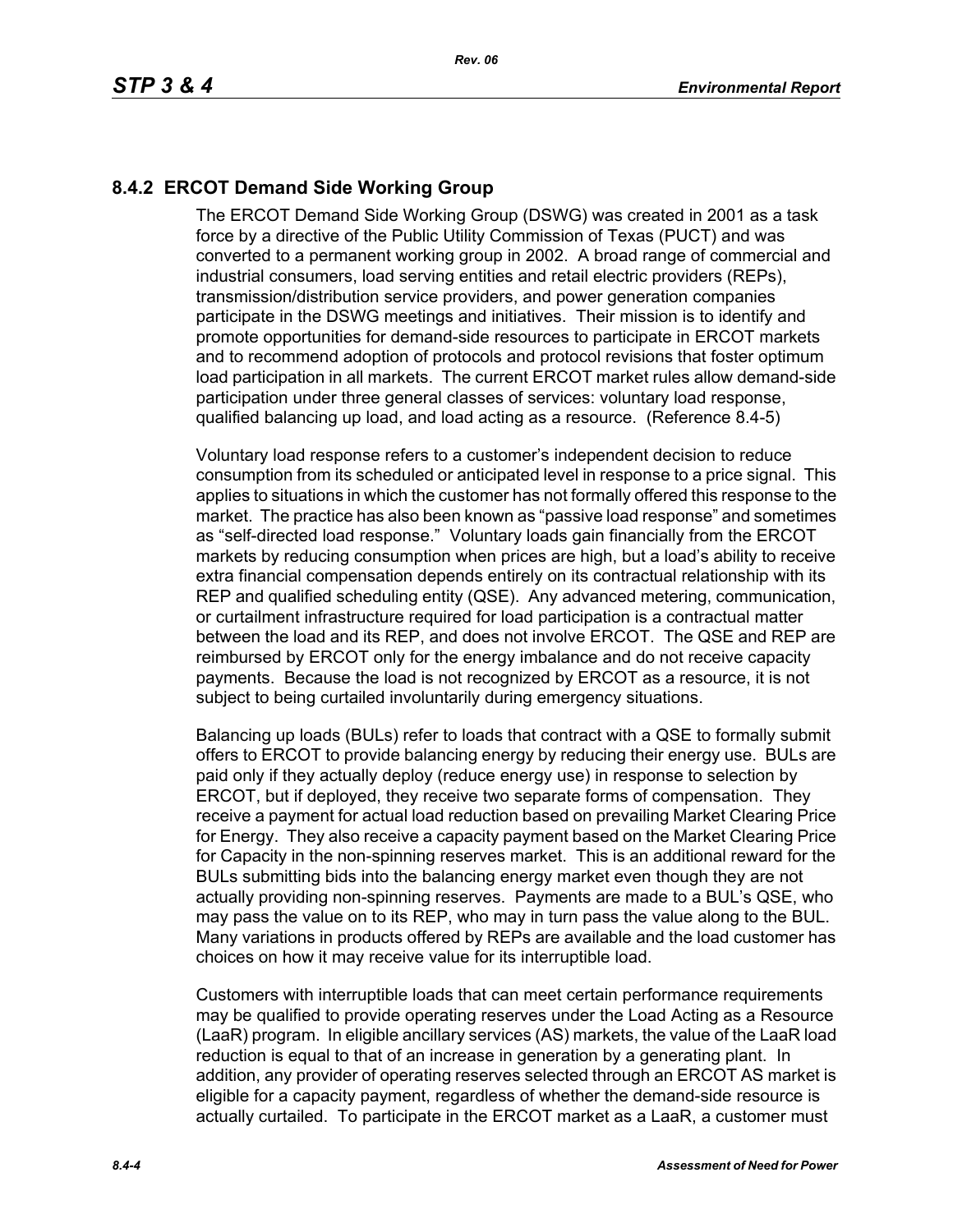[register each individual LaaR asset and also register with ERCOT as a resource entity](http://www.ercot.com/services/rq/re/index.html)  (Reference 8.4-6).

As described above, the reserve margin calculation methodology subtracts the LaaRs and BULs from the load forecast, which reduced the load forecast for 2007-2012 by 1,125 MW per year. Voluntary load responses are not included in the CDR.

#### **8.4.3 Comparison of ERCOT Studies with NUREG-1555 Criteria**

Sections 8.0 through 8.4 have described several ERCOT studies and reports on which STPNOC has relied for the need for power evaluation. The tables and figures in these sections have been taken from, or been generated from the data in, the ERCOT studies and reports. According to NUREG-1555, an NRC independent evaluation of the need for power may not be needed if the NRC determines that the State/regionprepared evaluation is (1) systematic, (2) comprehensive, (3) subject to confirmation, and (4) responsive to forecasting uncertainty. Each of the NUREG-1555 criteria is addressed below with respect to the collective ERCOT reports.

*Systematic* – ERCOT is required by the PUCT to provide extensive studies, issue reports, make recommendations for transmission system needs and resource adequacy, and even make legislative recommendations to further those objectives. Analysis is pursued in the context of the competitive ERCOT market using load growth scenarios, industrial growth projections, regional transmission topology, sub-regional modeling, and new generation characteristics. The development of these reports is subject to a vigorous stakeholder input process. The output of the Long-Term Forecast Model or LTFM (Reference 8.4-7) is used as input to the CDR (Reference 8.4-3). There is an orderly and efficient progression of data and calculation results.

*Comprehensive* – ERCOT's planning responsibilities are broad. The Long Term System Assessment (Reference 8.4-8), for example, uses projections and variations in scenarios such as fuel prices, load growth, and environmental regulations. The study looks forward ten years and includes high-, low-, and base-case assumptions for a variety of factors. The CDR accounts for every resource in the entire ERCOT region and accurately designates its status.

*Subject to Confirmation* – the analyses and reports benefit from extensive stakeholder input and stakeholder scrutiny in the ERCOT stakeholder process, as well as review by the PUCT, who has the ultimate responsibility for market oversight in ERCOT. Both the Long-Term Peak Demand study (Reference 8.4-7) and the CDR look at historical information as a check on past forecasting performance. From 1999 to 2006, the ERCOT peak demand and energy consumption forecasts have been within ± 5% of the actuals. (Reference 8.4-9)

*Responsive to Forecasting Uncertainty* – The Long-Term Forecasting Model resolves one measure of the uncertainty associated with extreme weather impacts on peak demands by using a more extreme weather profile to obtain the forecasts. It then uses a 90th and 10th percentile "confidence band" to bound contingencies. From 1999 to 2006, the ERCOT peak demand and energy consumption forecasts have been within ± 5% of the actuals. Also the reserve margin calculation methodology has been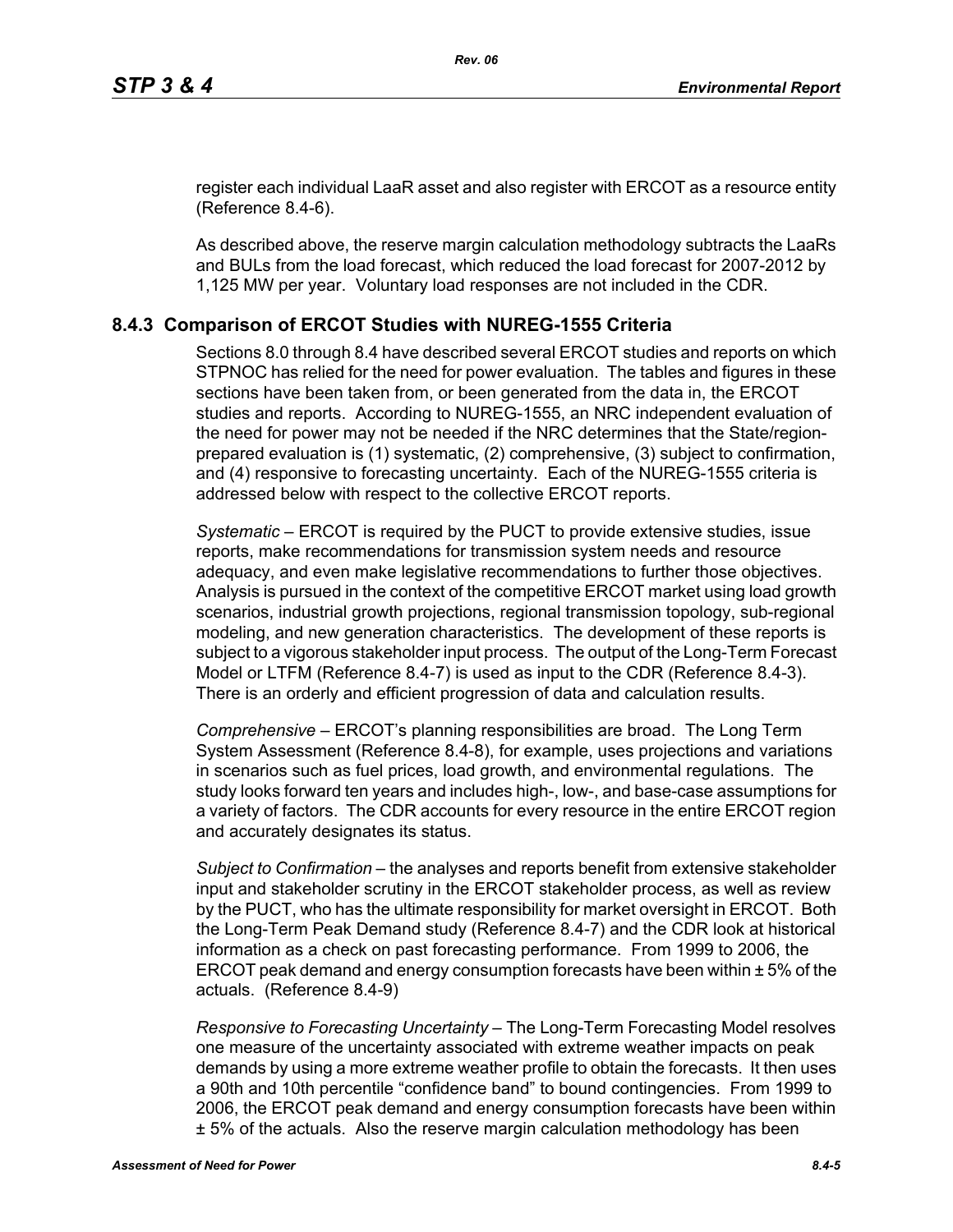revised several times since 2005 to reduce the uncertainties associated with the inputs to the calculation.

The studies performed by ERCOT regarding need for power collectively satisfy the four criteria in NUREG-1555 and obviate any need for further independent evaluation.

### **8.4.4 Conclusions**

ERCOT has concluded that a significant amount of new generation will be needed to meet the demand projected for 2016 along with maintaining the 12.5% reserve margin that is needed to maintain system reliability, regardless of which load scenario is under consideration (Reference 8.4-8).

Figure 8.4-2 provides the ERCOT generation capacity and demand projections for 2012-2027, which demonstrates a steady divergence between demand and capacity for the period. Figure 8.4-3 provides the potential ERCOT generation capacity needed from 2012-2027. Baseload generation capacity currently provides approximately 24.5% of the peak demand and is forecast to provide approximately 30.1% by 2012.

The ERCOT studies did not include the generation capacity that will be provided by STP 3 & 4. It is anticipated that the 1370 MWe (gross) from STP 3 will be available in 2015 and 1370 MWe from STP 4 will be available in 2016. At that time, the need for new capacity in Texas is predicted to be between 20,000 to 50,000 MWe as shown in Figure 8.4-3. Thus, the need for new capacity in ERCOT in 2015-2016 is substantially greater than the new capacity to be provided by STP 3 & 4. As a result, not only will there be a need for power from STP 3 & 4, there will be a need for a substantial amount of other new generating capacity.

In this regard, a number of companies have announced their intentions to build new generating capacity in the ERCOT region, including new nuclear plants by Exelon and TXU. Additionally, other companies have announced their intentions to construct other types of generation capacity, including fossil-fueled facilities. However, only 550 MW of new gas-fired generation capacity (in 2008), 750 MW of coal-fired generation capacity (in 2011), and 800 MW of coal-fired generation capacity (in 2012) were included in the 2007 CDR resources forecast. None of the announced nuclear capacity is included in the resources forecast.

In summary, the ERCOT studies have forecast a shrinking reserve margin that does not satisfy ERCOT goals to maintain system reliability by 2009. By the time STP 3 & 4 are projected to enter commercial operation in 2015-2016, there will be a substantial need for power not only from STP 3 & 4, but from other new generating plants as well.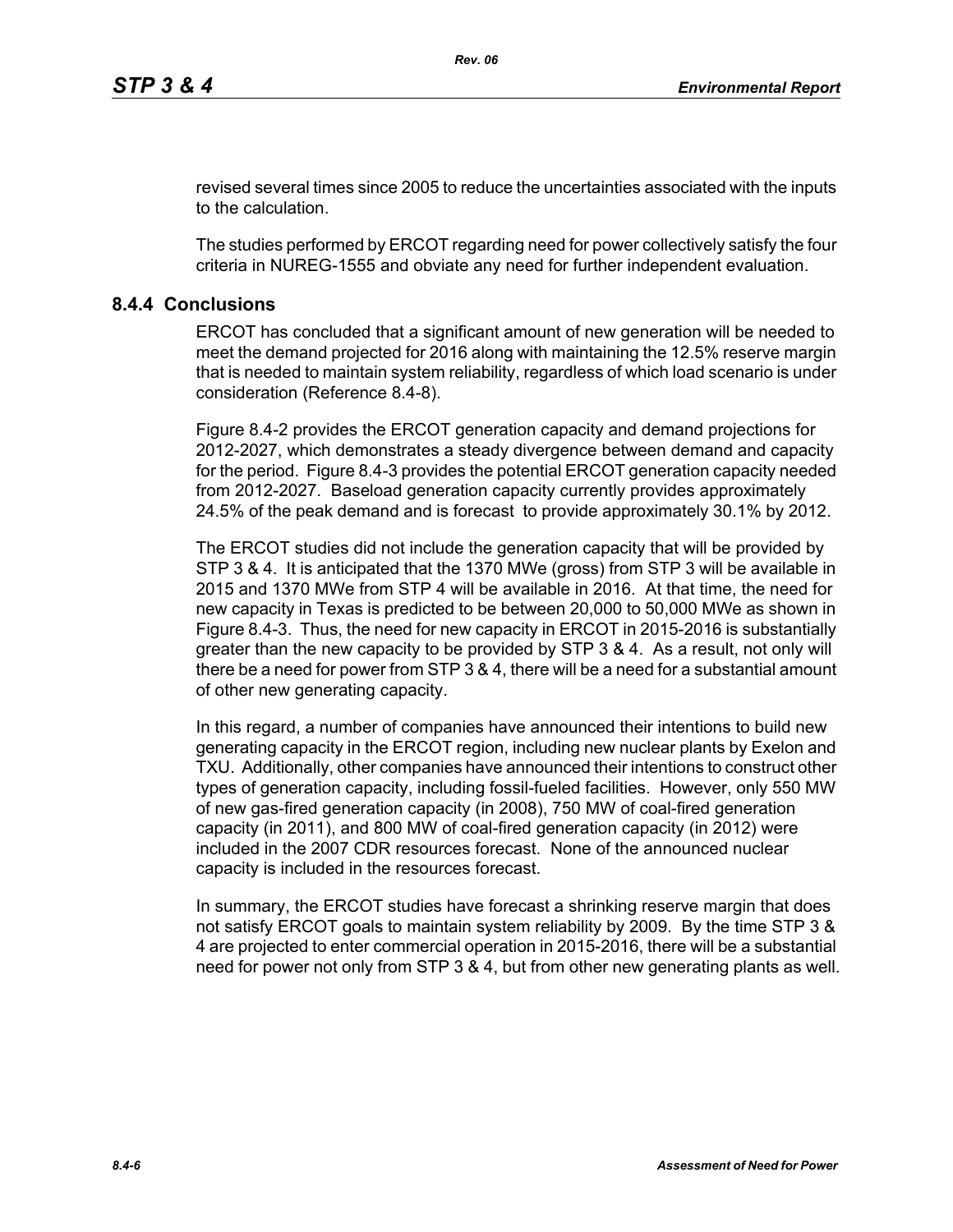#### **8.4.5 References**

- [8.4-1 Memo from Read Comstock, TAC Chair to ERCOT Board of Directors,](http://www.ercot.com/meetings/board/keydocs/2005/0517/Item_11b_-_Reserve_Margin_Calculation.pdf)  "Methodology for Reserve Margin Calculation," available at http://www.ercot.com/meetings/board/keydocs/2005/0517/Item\_11b\_-Reserve Margin Calculation.pdf, accessed on June 20, 2007.
- [8.4-2 "ERCOT Protocols, Section 6: Ancillary Services," available at](http://www.ercot.com/mktrules/protocols/current/06-080107.doc)  http://www.ercot.com/mktrules/protocols/current/06-080107.doc, accessed on August 2, 2007.
- 8.4-3 "Report on the Capacity, Demand, and Reserves in the ERCOT Region, May 2007," available at http://www.ercot.com/news/presentations/2007/07CDR05172007-final.xls.
- 8.4-4 "Analysis of Target Reserve Margin for ERCOT, Warren Lasher, January 12, 2007," available at http://www.ercot.com/meetings/gatf/keydocs/2007/20070112- GATF/GATF\_LOLP\_Presentation\_1\_12\_07\_as\_presented.ppt#360,15,G eneric Coal Additions, accessed on August 2, 2007.
- 8.4-5 "ERCOT Demand Side Working Group," available at [http://www.ercot.com/services/programs/load/DSWG\\_Presentation\\_to\\_P](http://www.ercot.com/services/programs/load/DSWG_Presentation_to_PUCT_Workshop_9_15_06.ppt) UCT\_Workshop\_9\_15\_06.ppt, accessed on July 22, 2007.
- 8.4-6 "Load Acting as a Resource," available at [http://www.ercot.com/services/programs/load/laar/index.html, accessed on](http://www.ercot.com/services/programs/load/laar/index.html)  July 24, 2007.
- [8.4-7 "2007 ERCOT Planning Long-Term Hourly Peak Demand and Energy](http://www.ercot.com/news/presentations/2007/2007_ERCOT_Planning_Long_Term_Hourly_Demand_Energy_Forecast_.pdf)  Forecast – May 8, 2007" available at http://www.ercot.com/news/presentations/2007/2007\_ERCOT\_Planning Long Term Hourly Demand Energy Forecast .pdf, accessed on July 13, 2007.
- 8.4-8 "Long Term System Assessment for the ERCOT Region, December 2006," available at http://www.ercot.com/news/presentations/2006/Attch\_A\_- Long Term System Assessment ERCOT Region December .pdf.
- 8.4-9 ["Long Term Demand and Energy Forecasting Planning," available at](http://www.ercot.com/meetings/other/keywords/2007/0124-LoadForecast/KDonohoo_ERCOTLongTermDemandEnergForecastingPlanning01242007.ppt)  www.ercot.com/meetings/other/keywords/2007/0124- [LoadForecast/KDonohoo\\_ERCOTLongTermDemandEnergForecastingPl](http://www.ercot.com/meetings/other/keywords/2007/0124-LoadForecast/KDonohoo_ERCOTLongTermDemandEnergForecastingPlanning01242007.ppt) [anning01242007.ppt, accessed on June 2, 2007.](http://www.ercot.com/meetings/other/keywords/2007/0124-LoadForecast/KDonohoo_ERCOTLongTermDemandEnergForecastingPlanning01242007.ppt)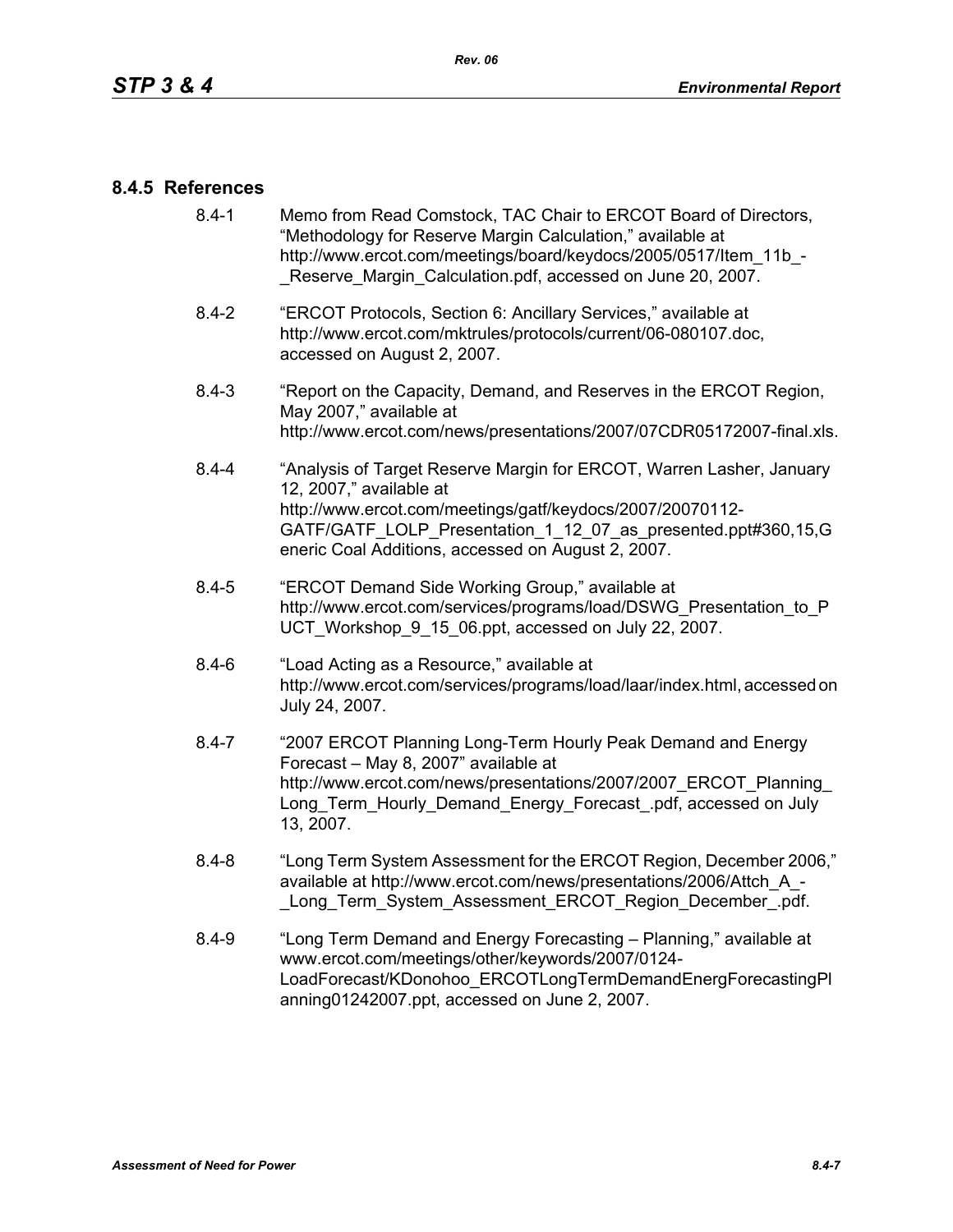## **Table 8.4-1 Forecast Summer Capacity, Baseload Generation Units Only**

|                                                       | 2007   | 2008   | 2009   | 2010   | 2011   | 2012   |
|-------------------------------------------------------|--------|--------|--------|--------|--------|--------|
| <b>Firm Load Forecast</b>                             | 62.669 | 64.010 | 65.383 | 66,830 | 68.331 | 69,608 |
| <b>Resources, MW</b>                                  | 71,812 | 72.048 | 71.960 | 72,394 | 72,939 | 73,703 |
| <b>Reserve Margin</b>                                 | 14.6%  | 12.6%  | 10.1%  | 8.3%   | 6.7%   | 5.9%   |
| <b>Baseload Generation, MW</b>                        | 17.621 | 17.621 | 19,057 | 19,998 | 21,378 | 22,178 |
| % of Resources that are<br><b>Baseload Generation</b> | 24.5%  | 24.5%  | 26.5%  | 27.6%  | 29.3%  | 30.1%  |

Compiled from Reference 8.4-3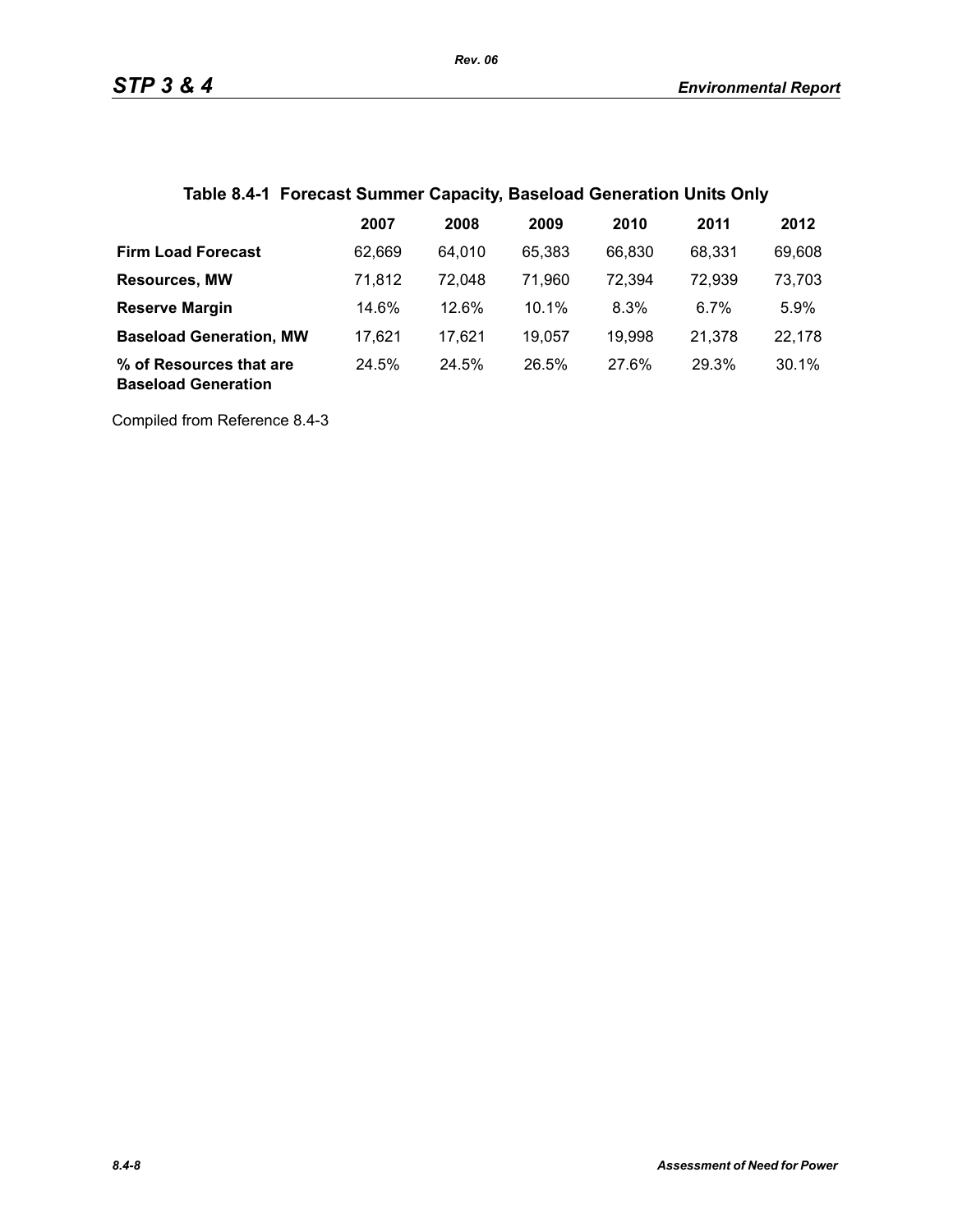

## **Figure 8.4-1 ERCOT Reserve Margin Forecasts, 1999-2012**

Compiled from 2005 CDR, 2006 CDR, and 2007 CDR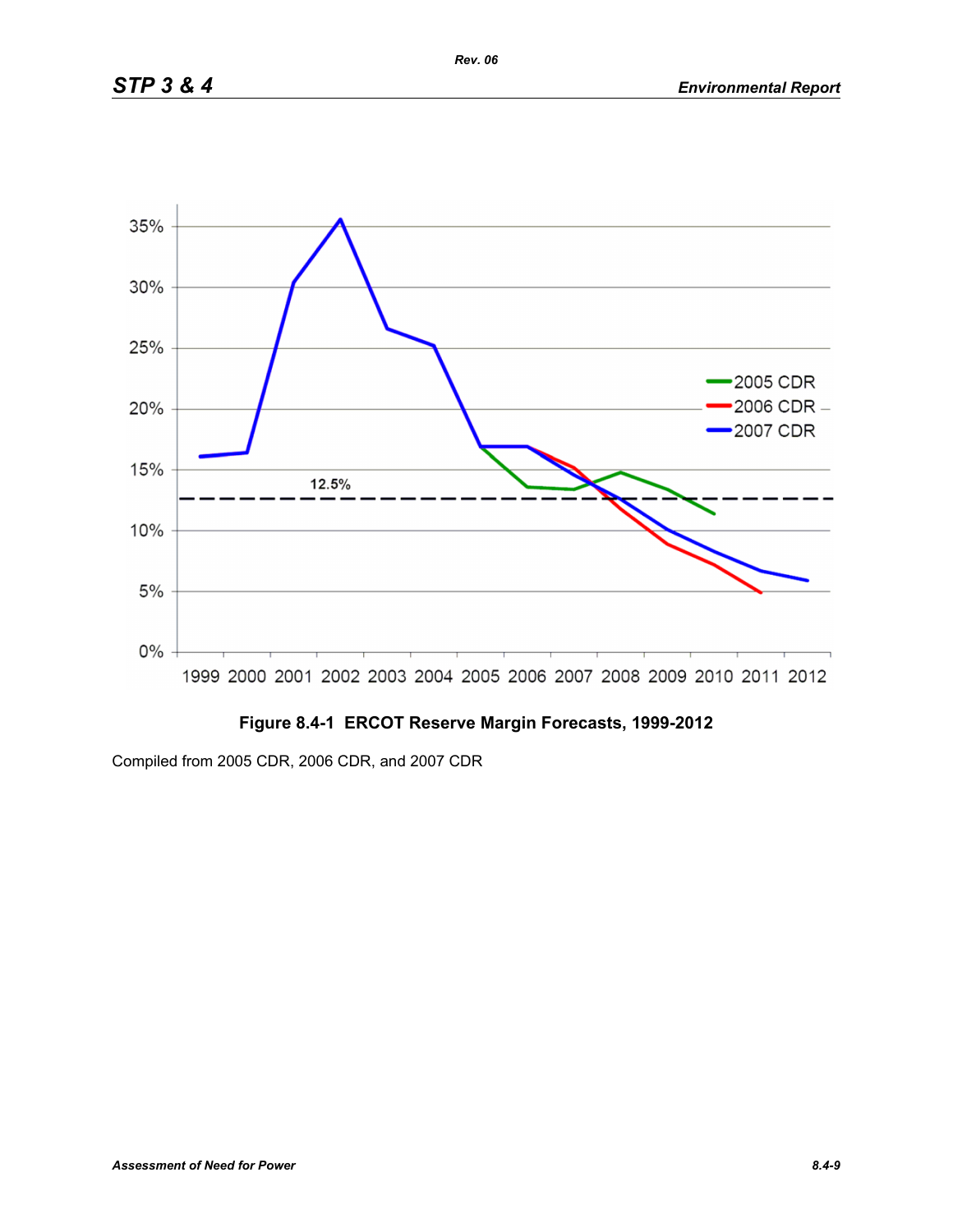

**Figure 8.4-2 ERCOT Generation Capacity and Demand Projections (MW)**

Reference 8.4-3